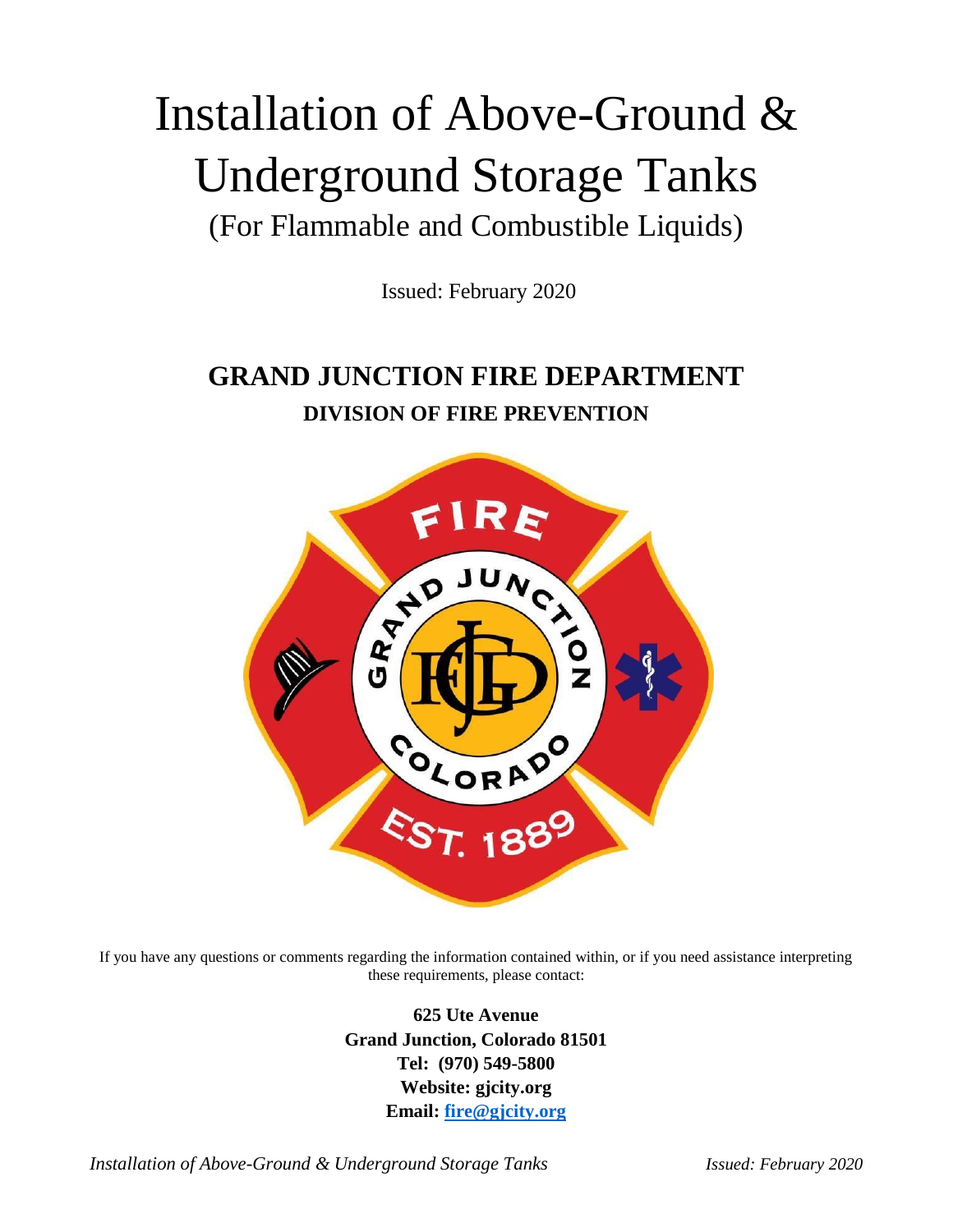# **Table of Contents**

| Above- Ground Tanks (AST)  |  |
|----------------------------|--|
| <b>Contractor Protocol</b> |  |
| Code References            |  |

### **Minimum Requirements**

THE INSTALLATION OF ABOVE-GROUND TANKS (AST) AND UNDERGROUND TANKS (UST) SHALL MEET THE CRITERIA OF THE INTERNATIONAL FIRE CODE (2018 ED.), SPECIFICALLY CHAPTERS 23 AND 57, AND ANY OTHER APPLICABLE DOCUMENTS AND STANDARDS ADOPTED BY REFERENCE IN THE IFC INCLUDING NFPA 30.

AST AND UST PLANS AND ASSOCIATED DOCUMENTS, INCLUDING EQUIPMENT SPECIFICATION DOCUMENTS SHALL BE SUBMITTED TO THE AUTHORITY HAVING JURISDICTION (AHJ), THE GRAND JUNCTION FIRE DEPARTMENT, FOR REVIEW AND APPROVAL PRIOR TO SYSTEM INSTALLATION OR OTHER WORK BEING COMPLETED (2018 IFC SEC. 105.1.1).

A SEPARATE PERMIT FROM THE MESA COUNTY BUILDING DEPARTMENT MUST BE OBTAINED FOR ANY ELECTRICAL OR MECHANICAL WORK.

#### **Tank Installations for Motor Vehicle Fuel Dispensing Facilities (Public and Fleet)**

**Obtaining a Permit.** Each submittal shall include the following items:

> 1. A complete and accurate GJFD "General Installation and Operational Permit" Application

2. Project narrative describing scope of work

3. Complete copy of an approved installation permit from the Colorado Division of Oil and Public Safety

4. Equipment Specification Sheets, including UL Listings (Tank, Fuel Dispensers, etc.)

5. Hazard Classification of Liquid/Fuel Being Stored or Used (2018 IFC SEC 5701.5)

6. Material Safety Data Sheets (2018 IFC SEC 5003.4)

7. Site plan, including relevant dimensions and distances shown:

- Property lines
- Nearest buildings
- Access roads
- Access road widths



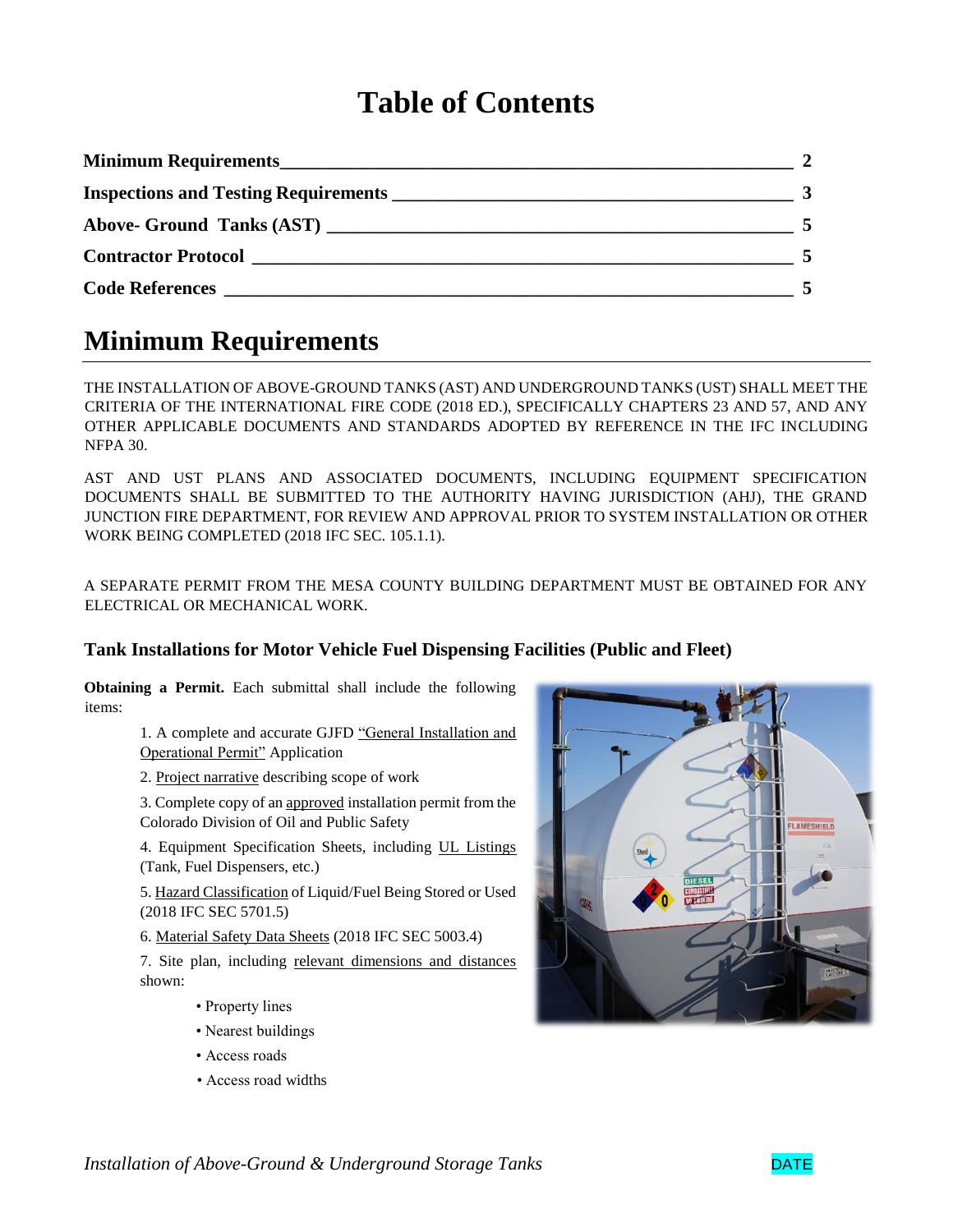- Location of tank
- Location of vehicle impact protection around tank and dispensers.
- Location of dispensers and associated pumps/piping/equipment.
- Location of emergency disconnect switch
- Location of means of communication (i.e. phone)
- Location of fire extinguisher (minimum 2-A:20-B:C).
- Nearest fire hydrant(s)

### **Inspections and Testing Requirements**



General fire department inspections and testing required for all projects regardless of type include, but may not be limited to the following:

- Inspection and testing of the tank before installation including name plate (2018 IFC SEC 5704.2.12 & 5704.2.7)
- Inspection and testing of piping (2018 IFC SEC 5703.6.3)

• Final acceptance testing and inspection of the installation before facility is opened for use.

All testing procedures are conducted by the installing contractor and are witnessed by the fire code official.

#### **Tank Installations for Motor Vehicle Fuel Dispensing Facilities (Public and Fleet)**

#### **Final Inspections and Testing (Not all inclusive)**

- Required warning signage (2018 IFC SEC 2305.6)
- Required emergency procedures signage (2018 IFC SEC 2304.3.5)
- NFPA 704 Labels or Placards (2018 IFC SEC 5704.2.3)
- Operating instruction signage posted on dispensers (2018 IFC SEC 2304.3.3)
- Emergency disconnect switch must be operationally tested (2018 IFC SEC 2303.2)
- Confirm fire extinguisher(s) location and type, minimum 2-A: 20-B:C (2018 IFC SEC 2305.5)
- Means of communication (e.g. telephone) (2018 IFC SEC 2304.3.6)
- Control of brush and debris with 10 feet of facility (2018 IFC SEC 2305.7)
- Vehicle impact protection (2018 IFC SEC 2306.4)
- Project is in compliance with AHJ approved plans.



*Installation of Above-Ground & Underground Storage Tanks* DATE

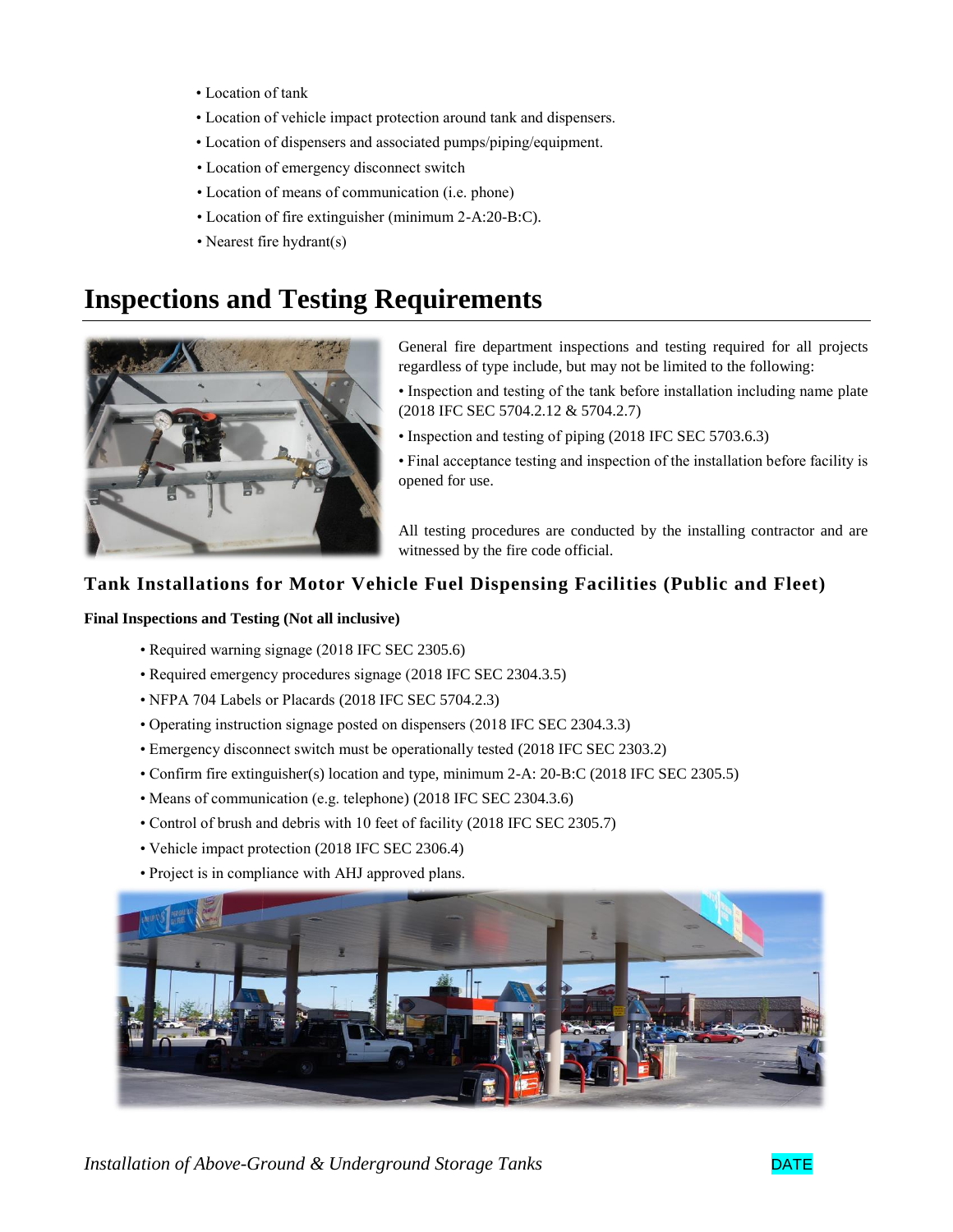#### **Tank Installations Utilized for Anything OTHER than Motor Vehicle Fueling Operations**

#### **Final Inspections and Testing (Not all inclusive)**

This will depend on the size, type and location of installation, but may include the following general requirements:

- Required warning signage and labeling (2018 IFC SEC 5703.5)
- NFPA 704 Labels or Placards (2018 IFC SEC 5704.2.3)
- Spill control and secondary containment (2018 IFC SEC 5703.4)
- Vehicle impact protection (2018 IFC SEC 5703.6.4)
- Fire extinguisher(s) location and type (2018 IFC SEC 5703.2.1)
- Required inspections and testing of fire protection systems including underground fire lines, specialized extinguishing/ suppression systems (2018 IFC SEC 5703.2)
- Project is in compliance with AHJ approved plans.



- 1. A complete and accurate GJFD "General Installation and Operational Permit" application
- 2. Project narrative describing scope of work
- 3. Complete copy of an approved installation permit from the Colorado Division of Oil & Public Safety
- 4. Equipment specification sheets, including UL Listings (tank, fuel dispensers, etc.)
- 5. Hazard Classification of liquid/fuel being stored or used (2018 IFC SEC 5701.5)
- 6. Material Safety Data Sheets (2018 IFC SEC 5003.4)
- 7. Plans and specifications for any proposed spill control and secondary containment (2018 IFC SEC 5703.4)
- 8. Plans, specifications and calculations for any fire protection systems (fire alarm, fire sprinkler, etc.). Where such systems are required, generally a fire protection engineer must design it for the specific hazard. (2018 IFC SEC 5703.2)

9. Site plan, including relevant dimensions and distances shown:

- Property lines
- Nearest buildings
- Access roads
- Access road widths
- Location of tank
- Location of vehicle impact protection around tank and dispensers.

•Location of dispensers and associated pumps/piping/equipment.

- Location of emergency disconnect switch
- Location of means of communication (when required)
- Location of fire extinguisher and type per 2018 IFC.
- Nearest fire hydrant(s)
- Location of spill control and secondary containment (when required)

• Location of fire protection systems and components (when required)